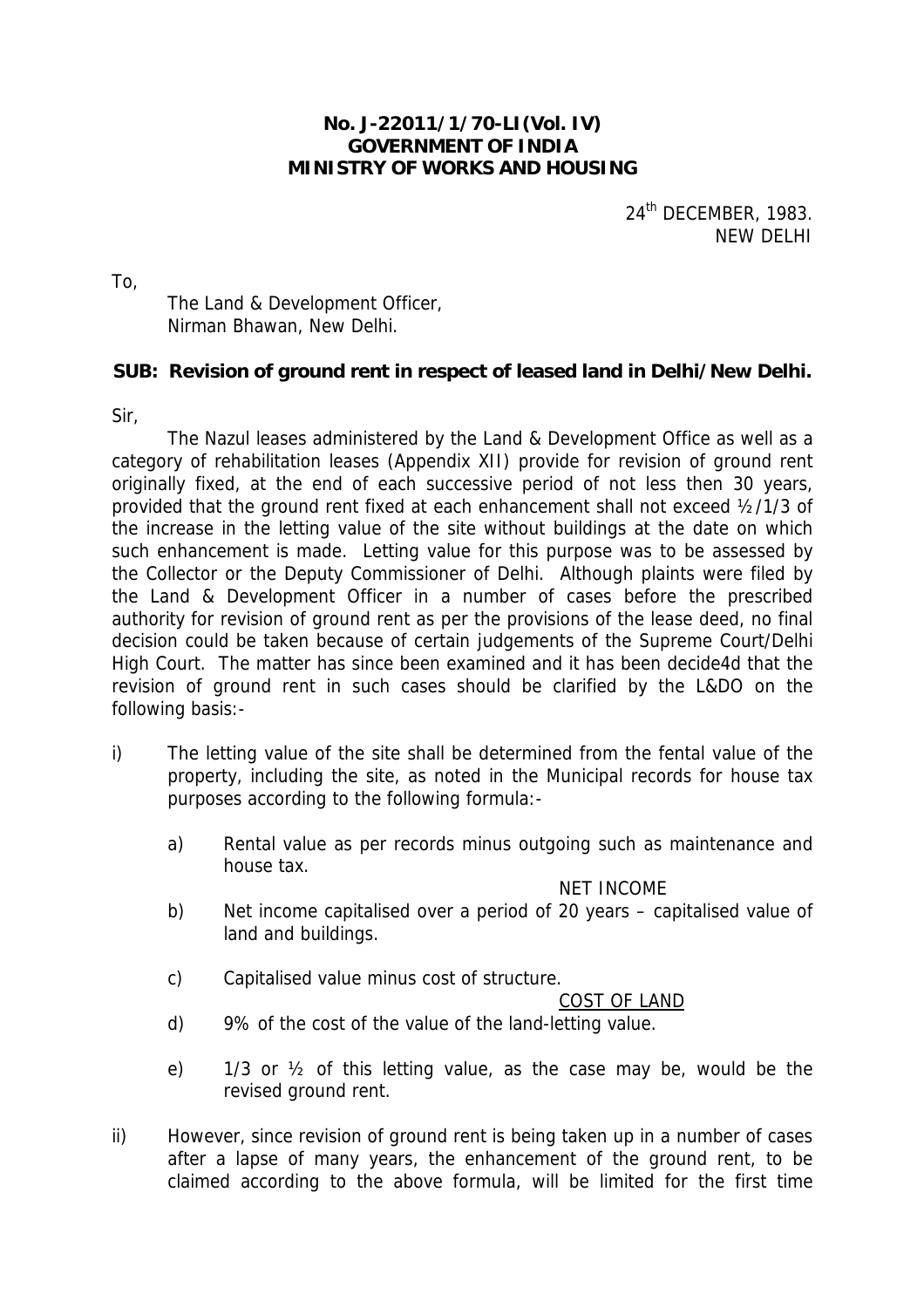enhancement of ground rent is claimed, in accordance with the above formula, to a specific multiple of existing ground rent as per the following slab:-

No. of years elapsed since No. of times. Revision has fallen due.

- 1. 0 to 10 years **Four times**
- 2. 11 to 20 years Six times.
- 3. 21 to 30 years **Eight times**.
- 4. 31 to 40 years Ten times.
- iii) Premises occupied wholly by a lessee for a residential purposes will be exempted from the scope of revision of Ground Rent for the present. However, such cases will be reviewed each year to decide whether the Ground Rent can be revised advantageously to Government.
- iv) Revision in respect of properties will be from a prospective date in cases where plaints have not been filed and option not served, and in other cases, from the date on which plaints have been filed in the Court of the Collector, exercising the option for enhancement of the Ground Rent.
- 2. In cases where ground rent had already been revised, with the consent of the lessee, on a different basis at the time of grant of sale permission, withdrawal of re-entry, etc. such cases need not be re-opened.
- 1. A statement showing the application of the formula in a few illustrative (hypothetical) cases is enclosed (Annex).
- 2. The L&DO may file plaints/revise plaints already filed, where necessary, in all cases according to a time-bound manner, special watch should be kept on this work and it should be ensured that the plaints are filed/revised in all cases within a maximum period of six months.
- 3. This issues with the approval of Finance Division vide their U.O.No. 5(23)/FD(L)/83/559 dated  $24^{th}$  December, 1983.

Yours faithfully

Sd/- R. Krishnaswamy Under Secretary to the Govt. of India.

Copy to:

- 1. Director of Audit, Commerce, Works & Misc., AGCR Bldg., New Delhi.
- 2. Finance Division (Lands Unit).